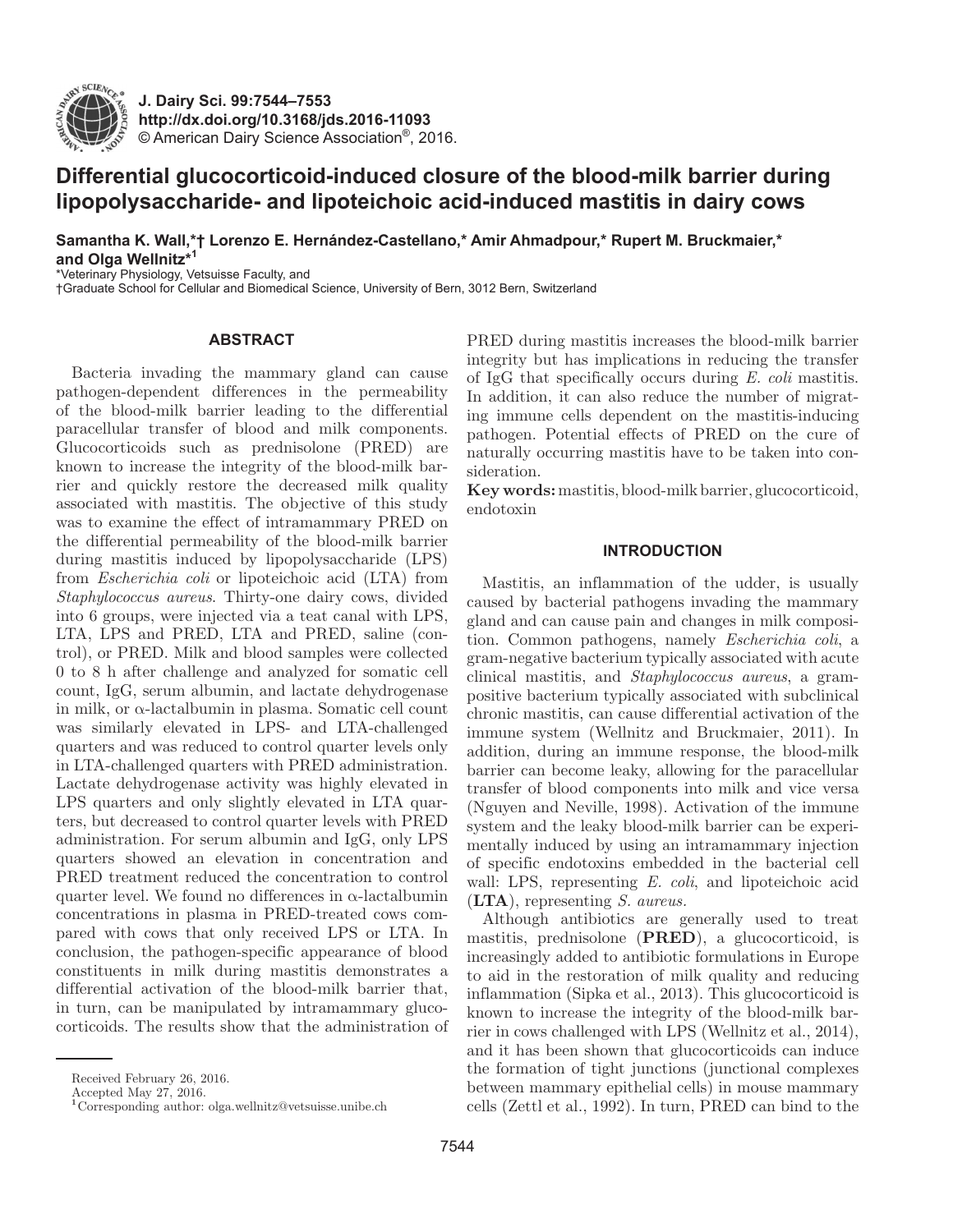glucocorticoid receptor on cells, blocking the production of proinflammatory cytokines (Stahn et al., 2007), and, importantly, it can affect the recruitment of cells to sites of inflammation due to this modification in cytokine and chemokine production (Schwiebert et al., 1996).

To evaluate the effect of PRED on the blood-milk barrier and its permeability, the measurement of bloodderived proteins in milk, including serum albumin (**SA**), IgG, and lactate dehydrogenase (**LDH**; Stelwagen et al., 1994; Lehmann et al., 2013; Wall et al., 2015), can be used as indicators of a permeable barrier. Alternatively, specific milk proteins can be found in the blood during mastitis.  $\alpha$ -Lactalbumin, a subunit of lactose synthase, can be elevated in the blood and is also indicative of increased permeability of the bloodmilk barrier (McFadden et al., 1987; Wall et al., 2015).

Ours is the first study that the effects of PRED have been examined in both LPS- and LTA-induced mastitis as a comparative study. The aim of this study was to examine the effect of intramammary PRED on the permeability of the blood-milk barrier in cows challenged with LPS from *E. coli* or LTA from *S. aureus* and to determine its suitability as an addition to mastitis therapies. We have tested the hypothesis that intramammary PRED administration induces a differential reduction of blood-milk barrier permeability during mastitis induced either by LPS or LTA.

#### **MATERIALS AND METHODS**

#### *Animals*

All animal trials were approved and permitted by the Cantonal Committee of Animal Experiments, Fribourg, Switzerland, and all experimental procedures followed the Swiss law of animal protection. Thirty-one dairy cows [Holstein Friesian ( $n = 23$ ), Red Holstein ( $n = 4$ ), Swiss Fleckvieh  $(n = 4)$  in mid lactation (mean DIM  $=$  $189.4 \pm 14.58$ ) were selected. Parities of experimental cows ranged from 1 to 6 and cows were producing  $>15$ L of milk/d (mean milk yield =  $19.9 \pm 0.67$  L/d). All cows had an SCC  $\langle 150 \times 10^3 \text{ cells/mL}$  in all 4 quarters during the 3 d before the experiment and showed no signs of clinical mastitis. Overall health status was determined by a blood glutaraldehyde coagulation test (Sandholm, 1976) before the experiment. Cows were housed at the Agroscope research station (Posieux, Switzerland) in straw- and sawdust-bedded tiestalls for the duration of the experiment. Cows were fed roughage ad libitum and 1 kg of energy concentrate daily. Water was also available ad libitum. Cows were machine milked regularly twice daily at 0530 and 1600 h.

## *Experimental Procedures and Treatments*

The day before the experiment, sterile milk samples for bacteriological culture were aseptically taken from all quarters, according to Hogan et al. (1999), and frozen until culture. Jugular catheters (length of 105 mm, diameter of  $1.9 \times 2.4$  mm,  $-13$  gauge; Vygon, Ecouten, France) were inserted and immediately flushed with 0.9% NaCl and 5,000 IU of heparin (Laboratoire Dr. G. Bichsel SA, Interlaken, Switzerland) to prevent blood clotting overnight.

On the day of the experiment, cows were randomly allocated to 6 treatment groups  $|$ group 1 (LPS), n = 7; group 2 (LTA),  $n = 6$ , group 3 (control cow),  $n = 4$ ; group 4 (LPS PRED),  $n = 6$ ; group 5 (LTA PRED), n  $= 5$ ; group 6 (control cow PRED),  $n = 3$ . Immediately following morning milking, 2 quarters from each cow were injected via a teat canal and each quarter received a co-injection of 2 treatments from separate sterile syringes according to Figure 1. The injections were performed by sterilizing each teat with gauze soaked in 70% ethanol and inserting a sterilized teat cannula. An upwards massage was performed for 15 s immediately after injection to move the injection fluid into the parenchyma. Treatments were prepared as follows: 0.2 μg of LPS (from *E. coli* serotype O26:B6, Sigma-Aldrich, St. Louis, MO) diluted in 10 mL of 0.9% sterile saline; 20 μg of LTA (from *S. aureus*, Sigma-Aldrich) diluted in 10 mL of 0.9% sterile saline; 30 mg of PRED (prednisolone sodium phosphate, Santa Cruz Biotechnology, Dallas, TX) diluted in 10 mL of double-distilled water. The control treatment was 10 mL of 0.9% sterile saline. Appropriate dosages of LPS, LTA, and PRED were selected by performing a preliminary experiment and dosages of LPS and LTA were chosen that induced a similar SCC increase. Each cow had one treatment and one control quarter. Time of injection was designated as time 0.

## *Temperature, Milk, and Blood Samples*

The rectal temperature of the cows was measured immediately before injection and every h until 8 h postchallenge. Milk and blood samples were taken every 30 min between 0 and 1 h, every 15 min between 1 and 4 h, and every 30 min between 4 and 8 h. Blood samples were collected from the jugular catheter and were placed into tubes containing tripotassium EDTA. Blood was stored on wet ice until centrifugation at  $2,500 \times g$  for 20 min at 4<sup>°</sup>C to obtain plasma which was stored at −20°C until analysis. Milk samples were processed immediately for SCC then stored at  $-20^{\circ}$ C.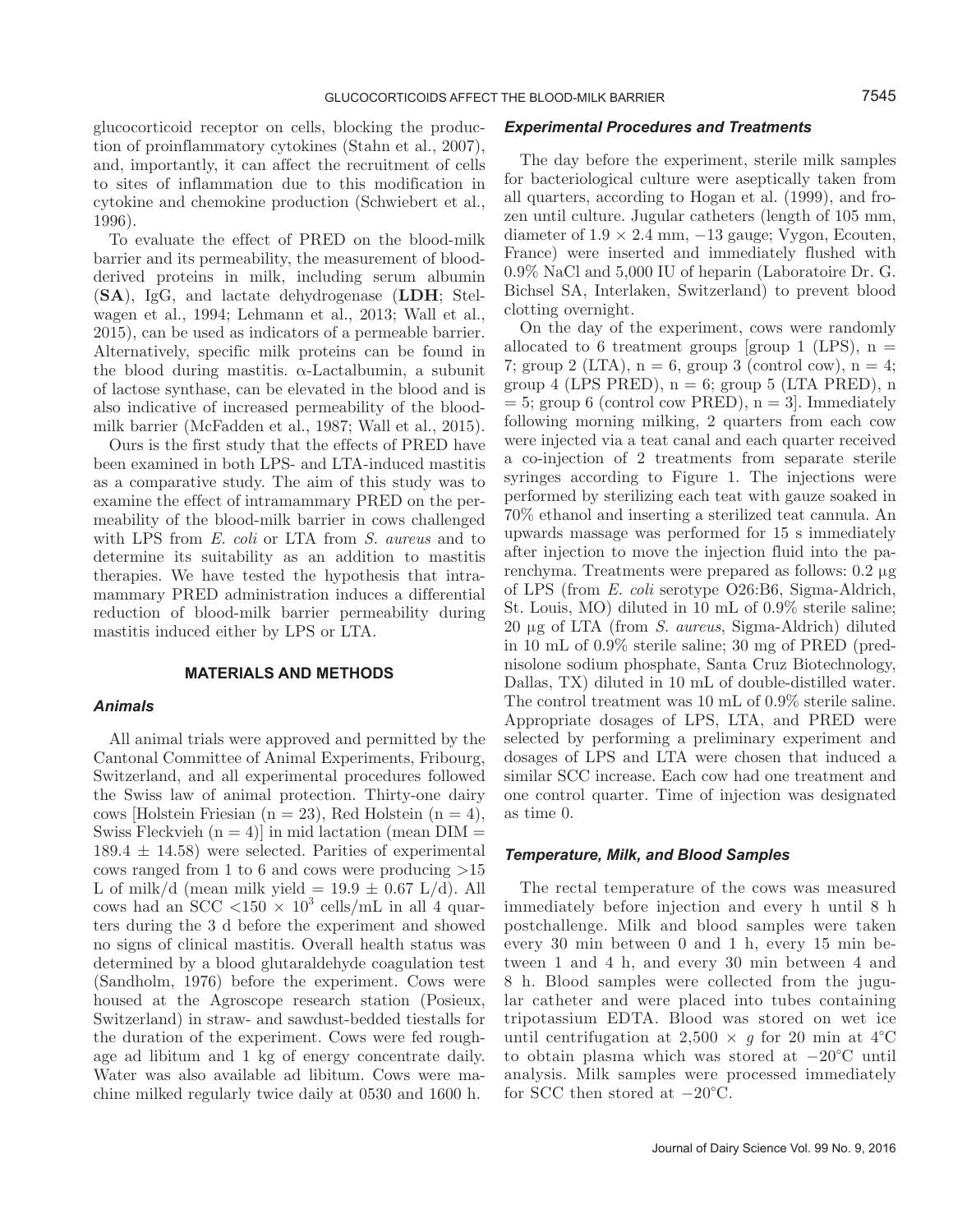## *Laboratory Analyses*

*Bacteriology Samples.* Analysis of bacteriology samples was performed according to Hogan et al. (1999) standards. In brief, from each thawed sample,  $10 \mu L$  of milk was streaked onto a quadrant of a 7% bovine blood agar plate containing 0.05% esculin (Merck KGaA, Darmstadt, Germany) and incubated aerobically for 24 to 48 h at 37°C. Samples were considered to be culture positive if one or more colonies were observed  $(≥100$ cfu/mL). Identification of bacteria was done by Gram staining, inspection of the colony morphology, and biochemical testing. Catalase tests were performed to differentiate gram-positive cocci as catalase-positive or -negative. Samples yielding 3 or more different bacterial species were considered to be contaminated.

*SCC.* Milk samples were processed for SCC using a DeLaval cell counter (DCC, DeLaval, Tumba, Sweden) according to the manufacturer's protocol. Samples were diluted 1:10 in commercially available milk if the cell count was  $>3 \times 10^6$  because the detection limit for the cell counter is between  $3 \times 10^6$  and  $4 \times 10^6$  cells/mL.

*LDH Activity.* For LDH measurement, milk serum was obtained by a 2-step process (centrifugation at 4,000  $\times$  *g* for 15 min at 4°C, then 14,000  $\times$  *g* for 30 min at 4°C). Lactate dehydrogenase activity was measured in milk serum by a commercial kit (Axon-Lab AG, Baden, Switzerland; cross-reacts with bovine LDH) using the COBAS MIRA automated analyzer (Roche Diagnostics, Basel, Switzerland) according to the manufacturer's instructions. The limit of detection was 0.01 mmol/L.

*IgG.* The concentration of IgG in milk was analyzed by ELISA using a bovine-specific commercial kit (Bethyl Laboratories, Montgomery, TX) according to the manufacturer's instructions with slight modifications (Lehmann et al., 2013). In brief, samples were diluted in wash buffer (50 m*M* Tris, 0.14 *M* NaCl, 0.05% Tween 20, adjusted to pH 8.0) to ensure the samples were in range of the standards. The primary and secondary antibodies were diluted 1:200 and 1:100,000, respectively. The standard curve was adjusted to 400, 300, 150, 75, 37.5, 18.75, and 9.375 ng/mL. Samples were blocked in blocking buffer containing 5% fish skin gelatin (Sigma-Aldrich) diluted in double-distilled water. Absorbance measurements were read on the Synergy Mx plate reader (BioTek Instruments, Winooski, VT). The limit of detection was 9.375 ng/mL. The inter- and intraassay coefficients of variation were 6.93 and 8.80%, respectively. All samples were performed in duplicate.

SA. The concentration of SA in milk samples was analyzed by ELISA using a bovine-specific commercial kit (Bethyl Laboratories) according to the manufacturer's instructions. Milk samples were diluted in wash buffer (50 m*M* Tris, 0.14 *M* NaCl, 0.05% Tween 20, adjusted to pH 8.0) to ensure the samples were in range



**Figure 1**. Experimental design: at 0 h, cows received a co-injection in 2 treatment quarters denoted by 1 and 2 on the figure. Six treatment groups were used: LPS (0.2 μg of LPS; A), LTA (20 μg of LTA; B), control (C), LPS PRED (0.2 μg of LPS, 30 mg of PRED; D), LTA PRED  $(20 \,\mu$ g of LTA,  $30 \,\text{mg}$  of PRED; E), and control PRED  $(10 \,\text{mL})$  of sterile saline,  $30 \,\text{mg}$  of PRED; F). LTA = lipoteichoic acid; C = saline control; PRED = prednisolone. Treatment quarters were randomly assigned for each cow to ensure no sampling bias.

Journal of Dairy Science Vol. 99 No. 9, 2016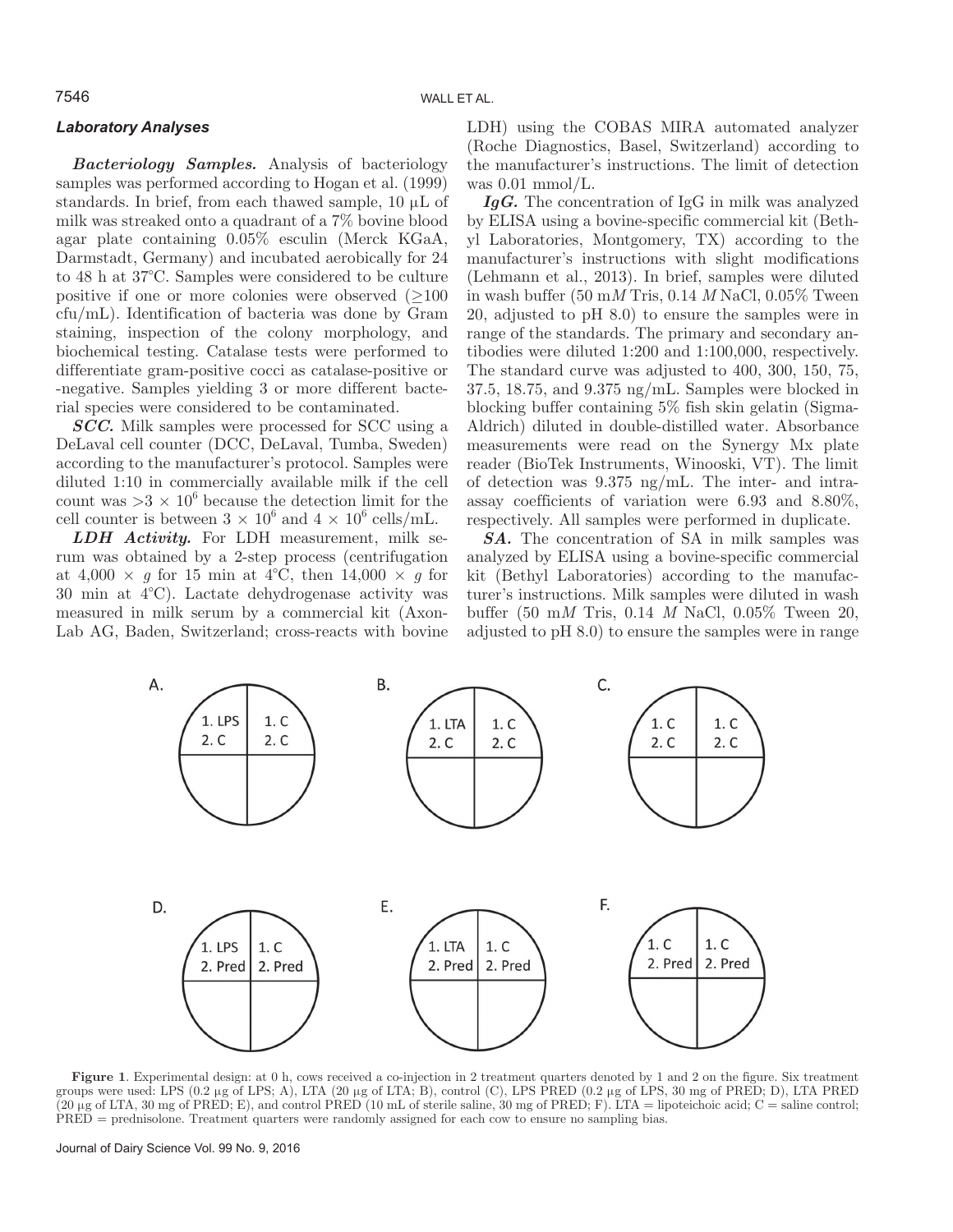of the standards. Absorbance measurements were read on the Synergy Mx plate reader (BioTek Instruments). The standard curve was 400, 200, 100, 50, 25, 12.5, and 6.25 ng/mL and the limit of detection was 6.25 ng/ mL. The inter- and intra-assay coefficients of variation were 4.95 and 7.23%, respectively. All analyses were performed in duplicate.

 $\alpha$ -LA. The concentration of  $\alpha$ -LA in plasma samples was analyzed by ELISA using a bovine-specific commercial kit (Bethyl Laboratories) according to the manufacturer's instructions. Plasma samples were diluted in wash buffer (50 m*M* Tris, 0.14 *M* NaCl, 0.05% Tween 20, adjusted to pH 8.0) to ensure the samples were in range of the standards. Absorbance measurements were read on the Synergy Mx plate reader (BioTek Instruments). The standard curve was 50, 25, 12.5, 6.25, 3.12, 1.56, and 0.78 ng/mL and the limit of detection was 0.78 ng/mL. The inter- and intra-assay coefficients of variation were 4.17 and 9.94%, respectively. All analyses were performed in duplicate.

## *Statistical Analysis*

All results are presented as means  $\pm$  SEM. Statistical analysis of SCC (at a logarithmic scale,  $log_{10}$ ), IgG, SA, LDH,  $\alpha$ -LA, and rectal temperature was performed using ANOVA from the mixed procedure of SAS (version 9.4; SAS Institute Inc., Cary, NC) with Tukey-Kramer adjustment. The model included time, treatment, and the interaction between both (time  $\times$  treatment) as fixed effects and cow as the repeated subject. The values for the 2 control quarters in control cow and control cow PRED groups were averaged for comparison to the other groups in the trial. Control quarters from LPS and LTA challenged cows were all treated as the control quarters as there were no statistical differences. Values were considered significant when  $P < 0.05$ .

# **RESULTS**

#### *Bacteriology*

All cows were free of mastitis-causing pathogens in all quarters.

# *Rectal Temperature*

Rectal temperature was not different between groups and did not change during the experiment (data not shown).

## *Control Quarters and Animals*

We found no statistical differences in SCC, and LDH, IgG, or SA concentrations between control quarters, control cows, control PRED quarters, and control PRED cows (Figures 2C, 3C, 4C, 5C). Therefore, LPS and LTA quarters were only statistically compared with the control quarter, not the control cow. The LPS PRED and LTA PRED quarters were only compared with the control PRED quarters.

## *SCC*

Compared with control quarters, SCC was higher from 3 h after challenge in LPS quarters and from 3.75 h after challenge in LTA quarters until the end of the experiment. There were no statistical differences between LPS and LTA challenged quarters throughout the experiment. In LPS PRED quarters, SCC was higher than in control PRED quarters from 5 h after challenge until the end of the experiment, but we observed no significant differences between the LTA PRED and control PRED quarters. No differences were noted between LPS and LPS PRED quarters (Figure 2A), although SCC was higher in the LTA quarters than in the LTA PRED quarters at 4.5 and 5 h after challenge and then from 6.5 h until the end of the experiment (Figure 2B). The SCC was higher in LPS PRED quarters than LTA PRED quarters at 5 h after challenge and then from 6 h until the end of the experiment.

A significant elevation of SCC compared with time 0 was detectable in the LPS quarters at 2 h after challenge and then from 2.5 h until the end of the experiment, and in the LTA quarters from 3 h after challenge until the end of the experiment. In the LPS PRED quarters an elevation of SCC was detectable from 3.5 h after challenge until the end of the experiment. We found no significant increase compared with time 0 in the LTA PRED quarters, control quarters, control PRED quarters, control cows, or control PRED cows throughout the experiment.

## *LDH*

Lactate dehydrogenase activity in milk was higher in the LPS quarters than the control quarters from 3.25 h until the end of the experiment and was higher than in LTA quarters from 6.5 h until the end of the experiment. The LPS quarters showed higher LDH activity in milk than the LPS PRED quarters at 7 and 7.5 h after challenge (Figure 3A). The LPS PRED quarters had higher LDH than the control PRED quarters only at 6 h after challenge. There were no differences between LTA and control quarters, LTA and LTA PRED quarters (Figure 3B), and LPS PRED and LTA PRED quarters.

Lactate dehydrogenase was significantly elevated from time 0 in the LPS quarters from 5 h until the end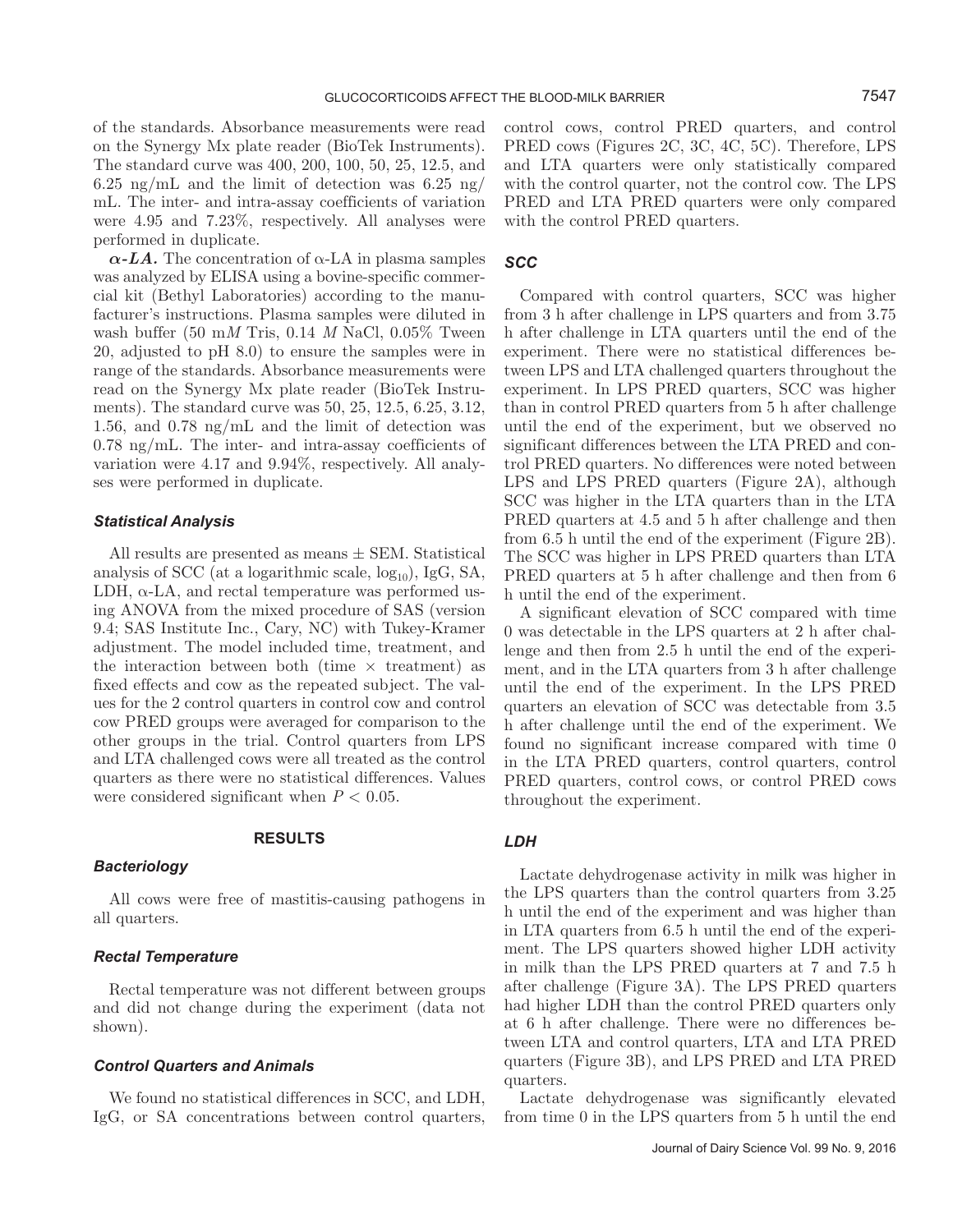



**Figure 2**. Somatic cell count (presented in log scale) in LPS (0.2 μg of LPS) and LPS PRED [0.2 μg of LPS, 30 mg of prednisolone (PRED)] quarters (A), lipoteichoic acid (LTA; 20 μg of LTA) and LTA PRED (20 μg of LTA, 30 mg of PRED) quarters (B), and all controls (C; 10 mL of saline with or without 30 mg of PRED). Data are presented as means  $\pm$  SEM. For (A),  $\bullet$  = mean SCC in LPS quarters,  $\circ$  = mean SCC in LPS PRED quarters; (B)  $\bullet$  = mean SCC in LTA quarters,  $\circ$  = mean SCC in LTA PRED quarters; (C)  $\bullet$  = mean SCC in control quarters,  $\circ$  = mean SCC in control cows,  $\blacktriangledown$  = mean SCC in control PRED quarters,  $\triangle$  = mean SCC in control PRED cows. Within a time point, differing letters (a,b) indicate significance between groups ( $\overline{P}$  < 0.05); an asterisk (\*) indicates significant elevation compared with time point  $0$  ( $P < 0.05$ ); a pound sign (#) indicates time point of significant elevation (compared with time point 0) until the end of the experiment  $(P < 0.05)$ .

**Figure 3**. Lactate dehydrogenase (LDH) activity in milk of LPS (0.2 μg of LPS) and LPS PRED [0.2 μg of LPS, 30 mg of prednisolone (PRED)] quarters (A), lipoteichoic acid (LTA; 20 μg of LTA) and LTA PRED  $(20 \mu g)$  of LTA,  $30 \mu g$  of PRED) quarters  $(B)$ , and of all controls (C; 10 mL of saline with or without 30 mg of PRED). Data are presented as means  $\pm$  SEM. For (A),  $\bullet$  = mean LDH in LPS quarters,  $\circ$  = mean LDH in LPS PRED quarters; (B),  $\bullet$  = mean LDH in LTA quarters,  $\circ$  = mean LDH in LTA PRED quarters; (C),  $\bullet$  = mean LDH in control quarters,  $\circ$  = mean LDH in control cows,  $\blacktriangledown$  = mean LDH in control PRED quarters,  $\blacktriangle$  = mean LDH in control PRED cows. Within a time point, differing letters  $(a,b)$  indicate significance  $(P <$ 0.05) between groups; an asterisk (\*) indicates significant elevation compared with time point  $0$  ( $P < 0.05$ ); a pound sign ( $#$ ) indicates time point of significant elevation until the end of the experiment (*P*   $< 0.05$ ).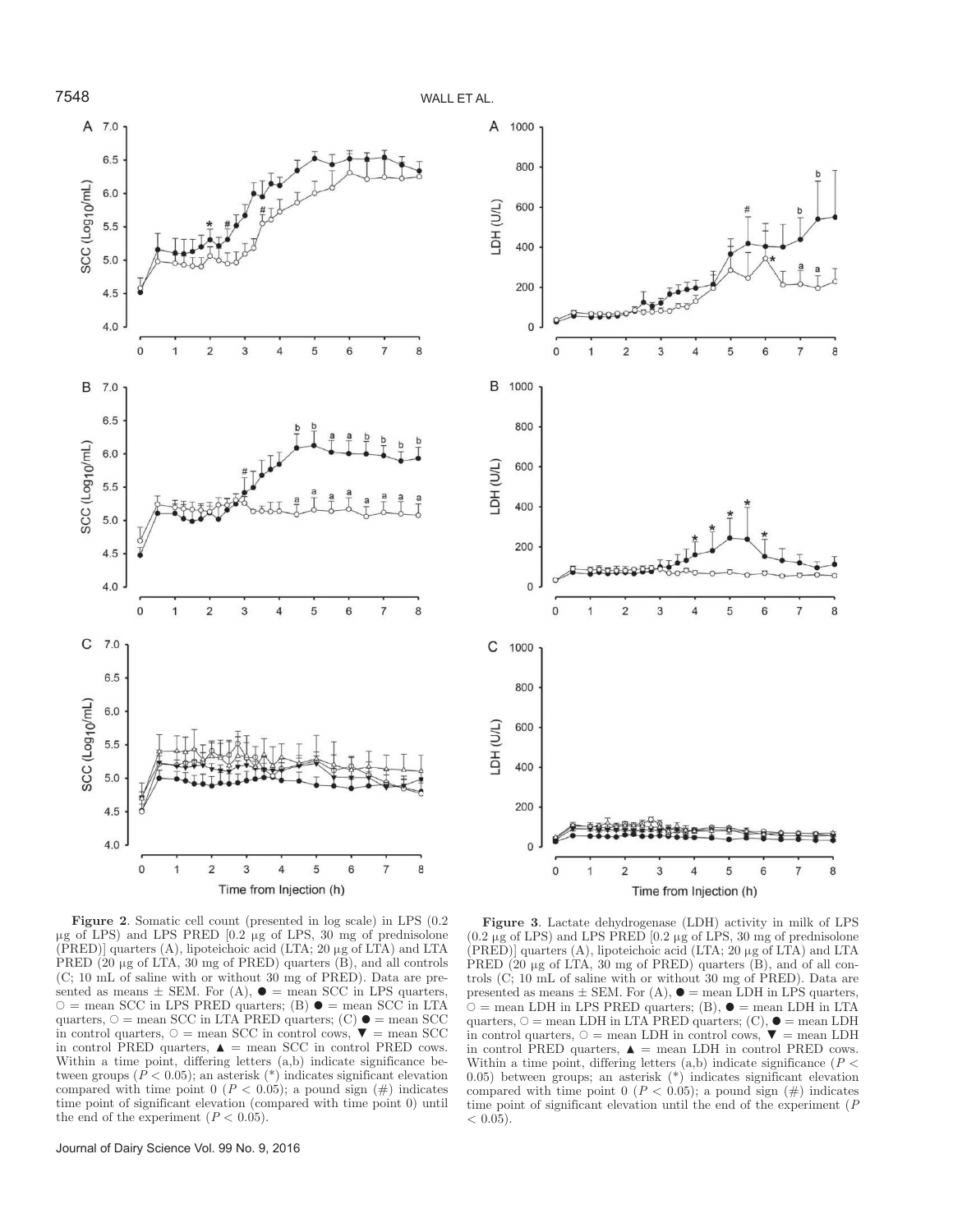GLUCOCORTICOIDS AFFECT THE BLOOD-MILK BARRIER THE STORE TO A 2549





**Figure 4**. Immunoglobulin G concentrations in LPS (0.2 μg of LPS) and LPS PRED [0.2 μg of LPS, 30 mg of prednisolone (PRED)] quarters (A), lipoteichoic acid (LTA; 20 μg of LTA) and LTA PRED  $(20 \mu g)$  of LTA, 30 mg of PRED) quarters (B), and of all controls (C; 10 mL of saline with or without 30 mg of PRED). Data are presented as means  $\pm$  SEM. For (A),  $\bullet$  = mean IgG in LPS quarters,  $\overline{O}$  = mean IgG in LPS PRED quarters; (B),  $\bullet$  = mean IgG in LTA quarters,  $\circ$  $=$  mean IgG in LTA PRED quarters; (C),  $\bullet$   $=$  mean IgG in control quarters,  $\check{\circ}$  = mean IgG in control cows,  $\check{\blacktriangledown}$  = mean IgG in control PRED quarters,  $\triangle$  = mean IgG in control PRED cows. Within a time point, differing letters (a,b) indicate significance between groups (*P*   $< 0.05$ ); an asterisk  $(*)$  indicates significant elevation compared with time point  $0 \ (P < 0.05)$ .

**Figure 5**. Serum albumin (SA) concentrations in milk of LPS (0.2 μg of LPS) and LPS PRED [0.2 μg of LPS, 30 mg of prednisolone (PRED)] quarters (A), lipoteichoic acid (LTA; 20 μg of LTA) and LTA PRED  $(20 \mu g)$  of LTA,  $30 \mu g$  of PRED) quarters  $(B)$ , and of all controls (C; 10 mL of saline with or without 30 mg of PRED). Data are presented as means  $\pm$  SEM. For (A),  $\bullet$  = mean SA in LPS quarters,  $\hat{O}$  = mean SA in LPS PRED quarters; (B),  $\bullet$  = mean SA in LTA quarters,  $\circ$  = mean SA in LTA PRED quarters; (C),  $\bullet$  = mean SA in control quarters,  $\circ$  = mean SA in control cows,  $\vec{\mathbf{v}}$  = mean SA in control PRED quarters,  $\triangle$  = mean SA in control PRED cows. Within a time point, differing letters (a,b) indicate significance between groups  $(P < 0.05)$ ; an asterisk  $(*)$  indicates significant elevation compared with time point  $0 (P < 0.05)$ .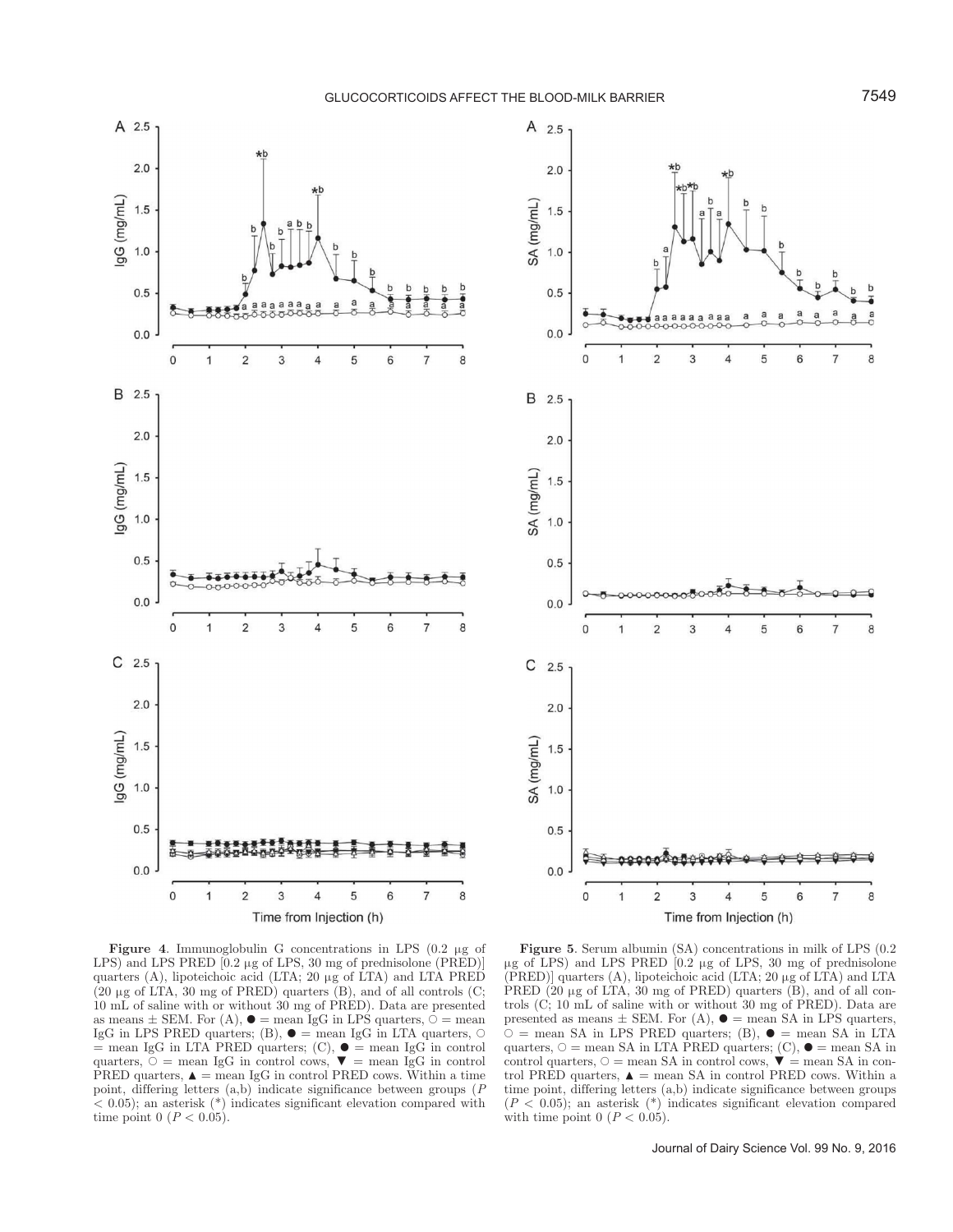

**Figure 6**. α-Lactalbumin concentration in plasma in all groups. Data are presented as means  $\pm$  SEM;  $\bullet$  = mean  $\alpha$ -LA in LPS (0.2) μg of LPS) cows,  $\varphi$  = mean α-LA in lipoteichoic acid (LTA; 20 μg of LTA) cows,  $\nabla$  = mean  $\alpha$ -LA in control (10 mL of saline) cows,  $\blacktriangle$  $=$  mean  $\alpha$ -LA in LPS PRED [0.2  $\mu$ g of LPS, 30 mg of prednisolone (PRED)] cows,  $\blacksquare =$  mean  $\alpha$ -LA in LTA PRED (20 μg of LTA, 30 mg) of PRED) cows,  $\square$  = mean  $\alpha$ -LA in control PRED (10 mL of sterile saline, 30 mg of PRED) cows. Within a time point, differing letters (a,b) indicate significance between groups  $(P < 0.05)$ .

of the experiment, only at 6 h for LPS PRED quarters, and from 4 h to 6 h in the LTA group. We observed no elevation from time 0 for the LTA PRED, control quarters, control PRED quarters, control cows, and control PRED cows.

# *IgG*

Immunoglobulin G concentration was higher in LPS quarters compared with control quarters from 2 h after challenge until the end of the experiment with the exception of 3.25, 6, 6.5, and 7.5 h. In LPS quarters,  $I_gG$ concentrations were higher than in LPS PRED quarters (Figure 4A) from 2 h after challenge until the end of the experiment, with the exception of 3.25 h. The LPS quarters were also higher in IgG concentrations than the LTA quarters at 2.5, 2.75, 3, 3.5, 3.75, 4, 5, 5.5, and 7 h after challenge. We observed no differences in IgG concentrations between LTA and control quarters, LPS PRED and control PRED quarters, LTA and LTA PRED quarters (Figure 4B), or LPS PRED and LTA PRED quarters.

Immunoglobulin G was significantly elevated from time 0 in the LPS group at 2.5 and 4 h after challenge. No significant elevation was detected in LTA quarters, LPS PRED quarters, LTA PRED quarters, control quarters, control PRED quarters, control cows, and control PRED cows.

*SA*

Serum albumin concentrations were higher in milk of LPS quarters compared with control quarters from 2 h after challenge until the end of the experiment, with the exception of 2.25 and 3.25 h, and higher compared with the LPS PRED quarters from 2 h until the end of the experiment, with the exception of 2.25, 3.25, and 3.75 h (Figure 5A). The LPS quarters also showed higher SA concentrations in milk than LTA quarters at 2, 2.5, and 3 h after challenge and then from 4 h until the end of the experiment. No differences were noted between LTA and control quarters, LPS PRED and control PRED quarters, LTA and LTA PRED quarters (Figure 5B), or LPS PRED and LTA PRED quarters.

Serum albumin was significantly elevated from time 0 only in milk of the LPS quarters from 2.5 to 3 h and at 4 h. We found no significant elevation in milk of LTA quarters, LPS PRED quarters, LTA PRED quarters, control quarters, control PRED quarters, control cows, and of control PRED cows.

# $α$ -*LA*

α-Lactalbumin concentration in plasma of LPSchallenged cows was significantly higher than in plasma of LTA-challenged cows at 3.5 h and higher than in control cows at 5 h after challenge. There were no other significant differences in  $\alpha$ -LA plasma concentrations between groups or compared with time 0 (Figure 6).

# **DISCUSSION**

In mastitis therapy, glucocorticoids are frequently used in addition to antibiotic treatment to reduce inflammation and, in Europe, intramammary antibiotic formulations containing PRED are available. It is known that PRED can alter the blood-milk barrier by inducing the rearrangement of tight junctions (Stelwagen et al., 1998). In addition, PRED can bind to the glucocorticoid receptor on immune cells, therefore blocking the production of proinflammatory cytokines (Rhen and Cidlowski, 2005) and affecting the migration of immune cells (Schwiebert et al., 1996). Due to these facts, it is important to understand the effect of this glucocorticoid on the migration of immune cells and the transfer of various blood proteins in both clinical and subclinical mastitis cases. Clinical mastitis (e.g., through infection with the gram-negative pathogen *E. coli*) is associated with a greater transfer of blood proteins into milk and a greater stimulation of the immune system as compared with subclinical mastitis, which is often caused by the gram-positive pathogen *S. aureus* (Bannerman et al., 2004; Wellnitz and Bruckmaier, 2011).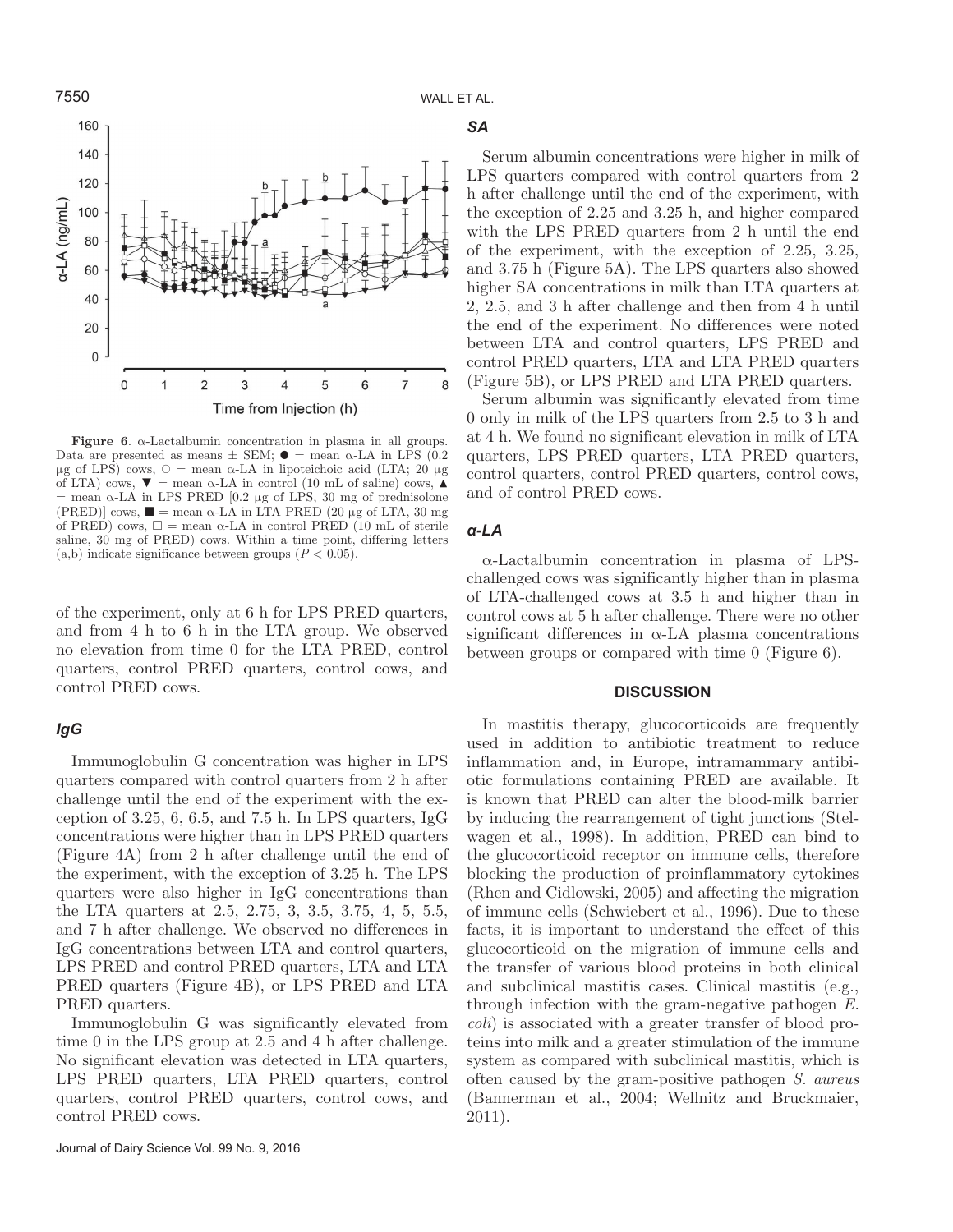In previous studies using the bacterial cell wall components LPS and LTA to induce mastitis, our group has shown a differential blood to milk transfer of proteins such as immunoglobulins (Wellnitz et al., 2013). Dosages of LPS and LTA were chosen to standardize the immune response based on a similar SCC increase, which allows for the quantitative comparison of additional factors (Wellnitz and Bruckmaier, 2011). This similar SCC increase was also achieved in the present study. Relatively low doses of LPS and LTA were chosen to induce a moderate response and thus to allow an optimal investigation of differences in blood-milk barrier permeability. This low dose of endotoxins likely explains why we found no differences in rectal temperature between groups. Intramammary administration of LPS in higher doses usually induces fever and a systemic response in cows (Zarrin et al., 2014).

To determine the blood-milk barrier permeability during a mammary infection and the effect of PRED on the permeability of this barrier, the paracellular transfer of several blood proteins can be measured (Nguyen and Neville, 1998). Serum albumin is a blood protein which is found in higher concentrations in milk if the permeability of the blood-milk barrier is increased (Stelwagen et al., 1994; Wall et al., 2015). In the present study, quarters challenged with LPS had an increased SA concentration, but PRED reduced this increase to control quarter level. This shows that PRED reduces the increase of blood-milk barrier permeability by LPS. Some evidence exists that SA can be directly synthesized by cells in mammary tissue (Phillippy and McCarthy, 1979) and that LPS can accelerate this synthesis (Shamay et al., 2005). However, this likely had minimal effect on its suitability as an indicator of blood-milk barrier permeability in the current study, as the direct effect of PRED on the blood-milk barrier could reduce SA concentrations to nontreated quarter levels. Lactate dehydrogenase, a ubiquitous enzyme in the cow that is present in all cells and drives the interconversion of lactate and pyruvate, is mainly transferred from blood to milk when there is increased permeability of the bloodmilk barrier (Symons and Wright, 1974; Lehmann et al., 2013), although a small fraction of LDH in milk can be caused by the additional release of LDH by damaged cells in the mammary gland (Bogin et al., 1977). Upon examination, PRED had an effect on the transfer of this protein in both LPS- and LTA-challenged quarters. The concentration of LDH was elevated from 4 to 6 h after LTA challenge; however, this increase was diminished in the LTA PRED quarters. In quarters challenged with LPS, PRED reduced LDH to control quarter levels. The reduction of both SA and LDH in milk was in agreement with Wellnitz et al. (2014), who also observed a decrease in SA and LDH concentration in quarters administered LPS and PRED and thus an increase in barrier integrity by PRED during LPS mastitis.

Another blood component that is transferred from blood to milk is IgG. Immunoglobulin G is likely to contribute to the immune defense during mastitis, which is confirmed by the positive effects of vaccination against mastitis pathogens. Higher amounts of IgG are transferred into the mammary secretion if the permeability of the blood-milk barrier is increased. In the present study, IgG was highly elevated in LPS quarters and the addition of PRED reduced this increase to control quarter levels. These results clearly show that PRED effects on the blood-milk barrier can reduce the IgG transfer from blood to milk. As IgG is the major opsonin for phagocytosis (Burton and Erskine, 2003), these PRED effects can have an influence on the cure of mastitis if antibodies against the inducing pathogen are available in the blood (i.e., after vaccination). Interestingly, this effect of IgG reduction in milk by PRED treatment obviously plays a more important role in LPS-induced mastitis compared with LTA-induced mastitis.

Prednisolone does not only affect the blood-milk barrier, it also binds to the glucocorticoid receptor on immune cells and can block the production of proinflammatory cytokines (Rhen and Cidlowski, 2005). This effect of PRED can directly influence the migration of immune cells into the milk (Schwiebert et al., 1996) and, in addition, Ziege et al. (2000) showed that PRED administration could limit the migration of PMNL in vitro. In the present study, PRED had no effect on SCC increase in LPS-challenged quarters. This confirms the results from Wellnitz et al. (2014), who showed no influence of intramammary PRED on quarters challenged with LPS. It is clear that the influence on chemotaxis and the closure of the blood-milk barrier during LPS mastitis is not strong enough to reduce the SCC. However, although PRED did not have an effect on the total number of migrating cells in LPS challenged quarters, the migration was slower (e.g., the SCC of LPS quarters was already increased at 2 h and the SCC of LPS and PRED quarters was not increased until 3.5 h after challenge). In contrast to the LPS-challenged quarters, intramammary PRED had a strong influence on cell migration in the LTA-challenged quarters, decreasing the SCC to control quarter levels. This indicates a stronger effect of PRED on cell migration in LTA-induced mastitis compared with LPS-induced mastitis. Griesbeck-Zilch et al. (2008) showed that mammary epithelial cells stimulated with either *E. coli* or *S. aureus* had differing expression profiles of proinflammatory cytokines and chemokines, which could explain differences in cell migration. It seems that compared with LTA, LPS is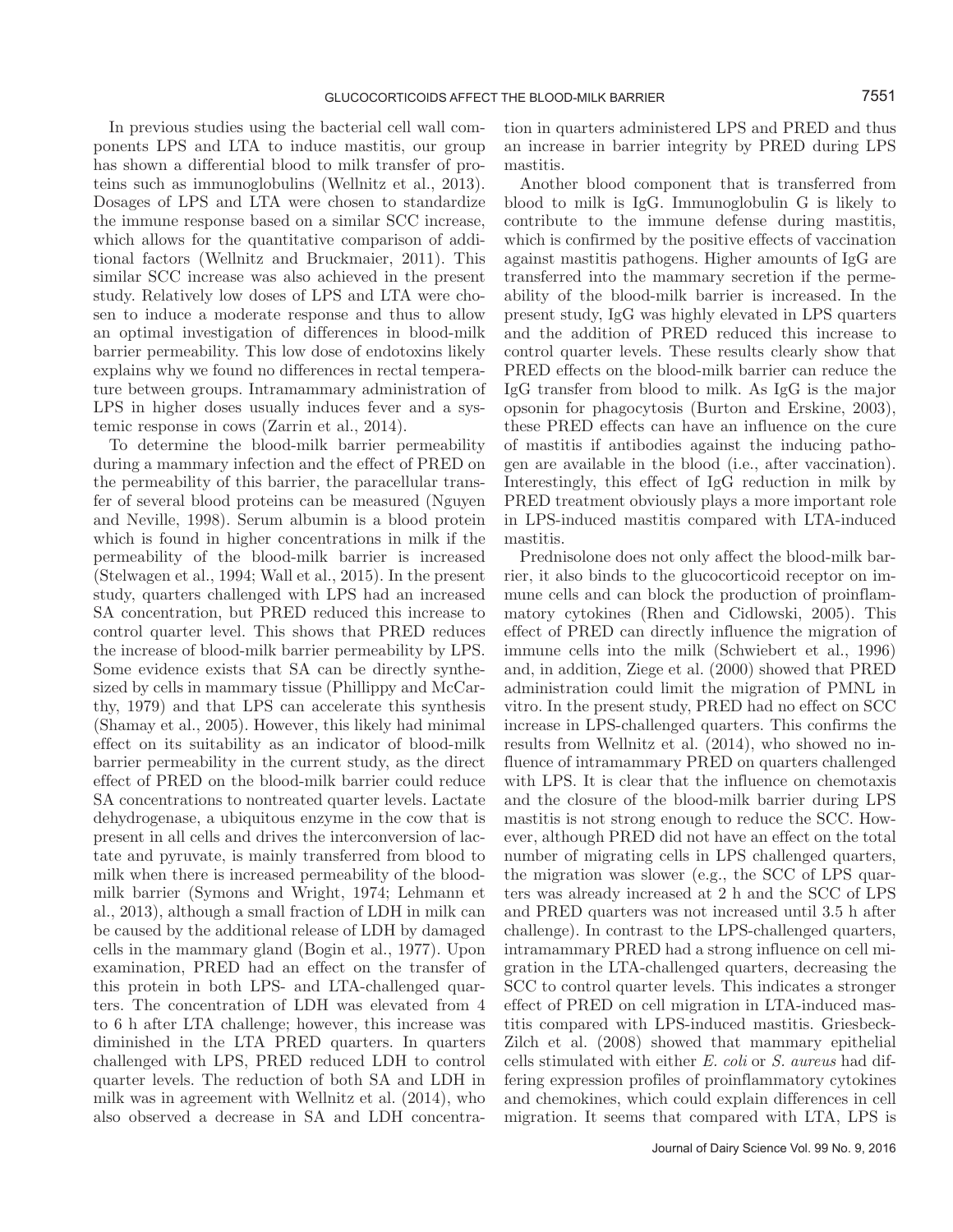such a strong stimulus that the addition of PRED does not completely stop the production of proinflammatory cytokines and chemokines that promote the migration of immune cells.

Changes in the blood-milk barrier can also affect cell migration. It is likely that in LPS-challenged quarters, cells are also entering the milk due to cell degradation of mammary epithelial cells which occurs in LPS but not in LTA treatment (Wellnitz et al., 2016). This could be a mechanism on which PRED may have no effect on the integrity of the blood-milk barrier. It is also possible that the blood-milk barrier can exhibit selectivity, as a decrease occurs in the transfer of blood proteins but not migrating cells.

In all animals  $\alpha$ -LA (a strict milk protein) was measured in blood. This protein is known to increase in blood when the blood-milk barrier is permeable (Mc-Fadden et al., 1987). At only some time points were significant differences noted in  $\alpha$ -LA concentrations between groups (e.g.,  $\alpha$ -LA concentration was higher in blood from LPS- than from LTA-challenged cows at 3.5 h and higher than the control cows at 5 h after challenge); however, no significant increase was noted compared with time 0 in any group. Although these results show a different impairment of the blood-milk barrier by LPS and LTA treatment, a more pronounced transfer of  $\alpha$ -LA from milk to blood was expected. Blood components in milk clearly show an impairment of the blood-milk barrier and  $\alpha$ -LA should cross through the same paracellular space as blood proteins that are transferred to milk. Furthermore, we found no differences in  $\alpha$ -LA between cows treated with LPS or LPS and PRED. In a similar study performed in our laboratory (Wellnitz et al., 2015),  $\alpha$ -LA concentration was also not increased from time 0 in LPS-challenged animals. In Wellnitz et al. (2015), it was argued that α-LA concentration in blood was already increased after milking due to mammary engorgement between afternoon and morning milking, and this protein needs 8 h to return to baseline values in the blood (Stelwagen et al., 1997). This is different compared with blood proteins, such as SA, entering the milk due to mammary engorgement, as it would have been milked out before the experiment. This reasoning could explain why we found no differences between groups in the current study.

Importantly, concentrations of both SA and IgG were highly variable in LPS-challenged quarters between sampling time points in the current study, as seen by the increases and decreases in concentration between 2 and 4 h. These results could be due to the low dosage of LPS and individual variation between cows. It is possible that low doses could reveal susceptibility to LPS in individual animals, and this individual susceptibility has been reported in bovine dermal fibroblasts under experimentally induced *E. coli* mastitis conditions (Kandasamy et al., 2011). Furthermore, earlier records for previous diseases or vaccination against mastitiscausing pathogens of the cows were not available. This could have also influenced the immune competency of the cows' mammary glands, as cows can have an increased immune response to antigens after first contact (Rainard and Paape, 1997).

In our study, control animals (cows that received only saline or cows that received saline and PRED) were used to determine if any differences existed between quarters in animals that received LPS or LTA compared with cows that received only the control treatment or only PRED. The results showed no differences in control quarters from cows that received LPS, LTA, only PRED, or only saline; therefore, just the control quarters from LPS- or LTA-challenged animals were used for statistical comparisons. Control quarters within an animal have long been used for challenge experiments (Bannerman et al., 2004; Schmitz et al., 2004), and the current results show that this method is appropriate. Some evidence exists of cross-talk between quarters at a transcriptional level in *E. coli*- and *S. aureus*-challenged cows (Jensen et al., 2013); however, strictly looking at proteins as indicators of blood-milk barrier permeability, no differences could be detected. This also confirms no effect of intramammary PRED alone on the blood-milk barrier in healthy udders, as we found no differences compared with control animals without PRED.

# **CONCLUSIONS**

The results of the present study confirm our hypothesis that intramammary administration of the glucocorticoid PRED can manipulate the differential impairment of the blood-milk barrier induced by LPS or LTA challenge. This is shown by a decrease in the transfer of blood proteins such as LDH, SA, and IgG into milk in LPS-challenged quarters. In addition, intramammary PRED decreases the migration of PMNL in LTA-challenged quarters. Glucocorticoids, mainly PRED, are sometimes used in the dairy industry to reduce inflammation associated with mastitis and to also quickly restore milk quality. However, it appears that PRED also has implications in impairing the immune system of the mammary gland by reducing the concentration of IgG in milk and the migration of immune cells. This could have a negative effect on the cure of mastitis if antibodies against the pathogen are available (e.g., after vaccination against mastitis), and due to the